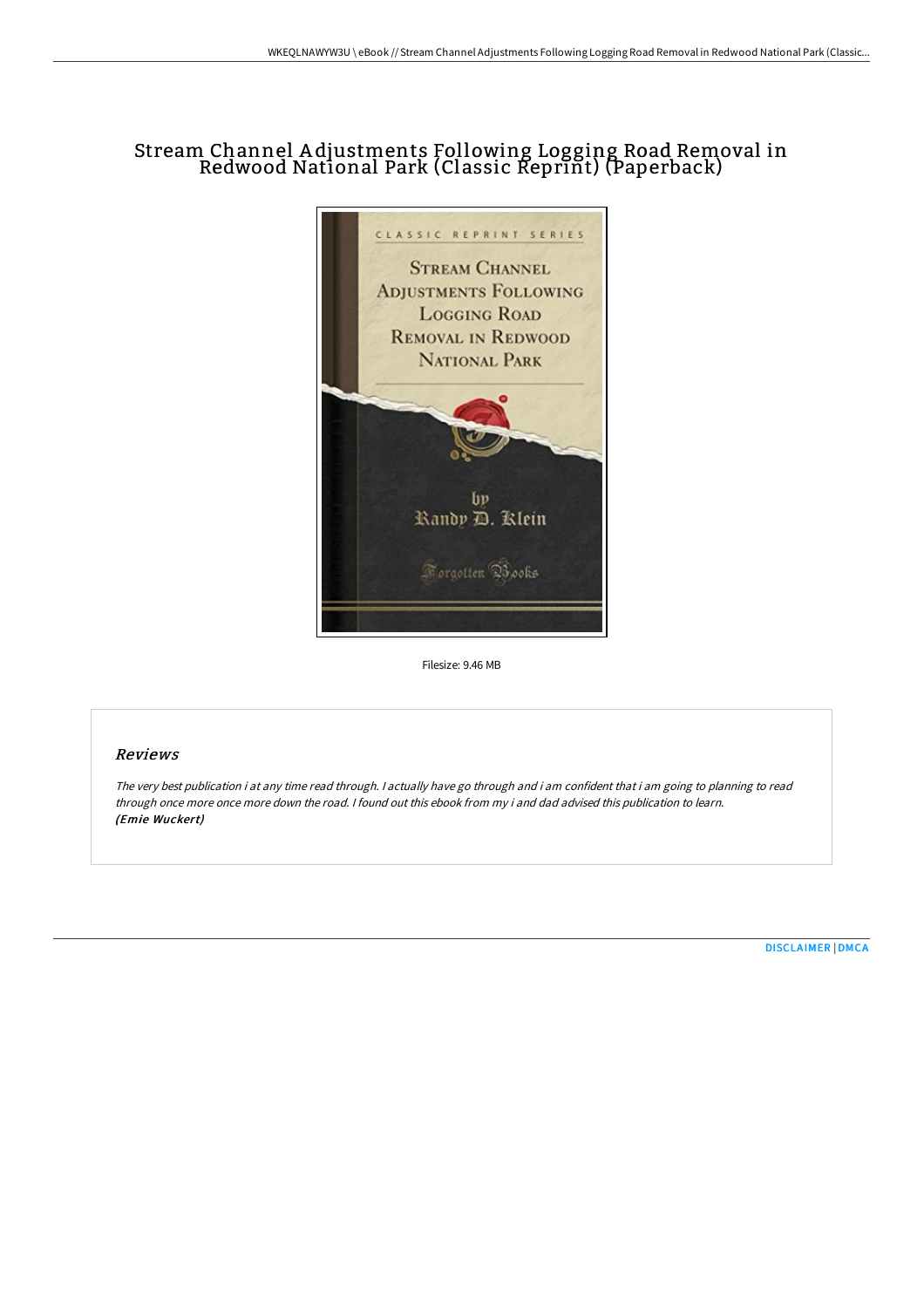## STREAM CHANNEL ADJUSTMENTS FOLLOWING LOGGING ROAD REMOVAL IN REDWOOD NATIONAL PARK (CLASSIC REPRINT) (PAPERBACK)



To read Stream Channel Adjustments Following Logging Road Removal in Redwood National Park (Classic Reprint) (Paperback) eBook, make sure you click the hyperlink below and save the document or get access to other information which might be related to STREAM CHANNEL ADJUSTMENTS FOLLOWING LOGGING ROAD REMOVAL IN REDWOOD NATIONAL PARK (CLASSIC REPRINT) (PAPERBACK) ebook.

Forgotten Books, 2017. Paperback. Condition: New. Language: English . Brand New Book \*\*\*\*\* Print on Demand \*\*\*\*\*.Excerpt from Stream Channel Adjustments Following Logging Road Removal in Redwood National Park When roads are constructed across streams, a large amount of fill material (soil) is bulldozed into the stream channel to build the road bed up to grade. A major part of the ongoing watershed restoration program includes the removal of this road fill material from skid trail and haul road stream crossings (figure Excavation of road fill from stream crossings is given high priority because of the relatively high potential for significant erosional damage. For example, during extreme runoff events, plugged culverts may divert streamflow and cause gullying of hillslopes and road beds while saturated stream crossings can fail as destructive debris torrents. Figure 1. Location map of lower Redwood Creek showing Redwood National Park lands in the lower one-third of the basin. Figure 2. Logging road stream crossing before (a) and after (b) excavation. Excavation has uncovered cobbles and boulders that composed the original stream bed. About the Publisher Forgotten Books publishes hundreds of thousands of rare and classic books. Find more at This book is a reproduction of an important historical work. Forgotten Books uses state-of-the-art technology to digitally reconstruct the work, preserving the original format whilst repairing imperfections present in the aged copy. In rare cases, an imperfection in the original, such as a blemish or missing page, may be replicated in our edition. We do, however, repair the vast majority of imperfections successfully; any imperfections that remain are intentionally left to preserve the state of such historical works.

 $_{\rm PDF}$ Read Stream Channel [Adjustments](http://www.bookdirs.com/stream-channel-adjustments-following-logging-roa.html) Following Logging Road Removal in Redwood National Park (Classic Reprint) (Paperback) Online

Download PDF Stream Channel [Adjustments](http://www.bookdirs.com/stream-channel-adjustments-following-logging-roa.html) Following Logging Road Removal in Redwood National Park (Classic Reprint) (Paperback)